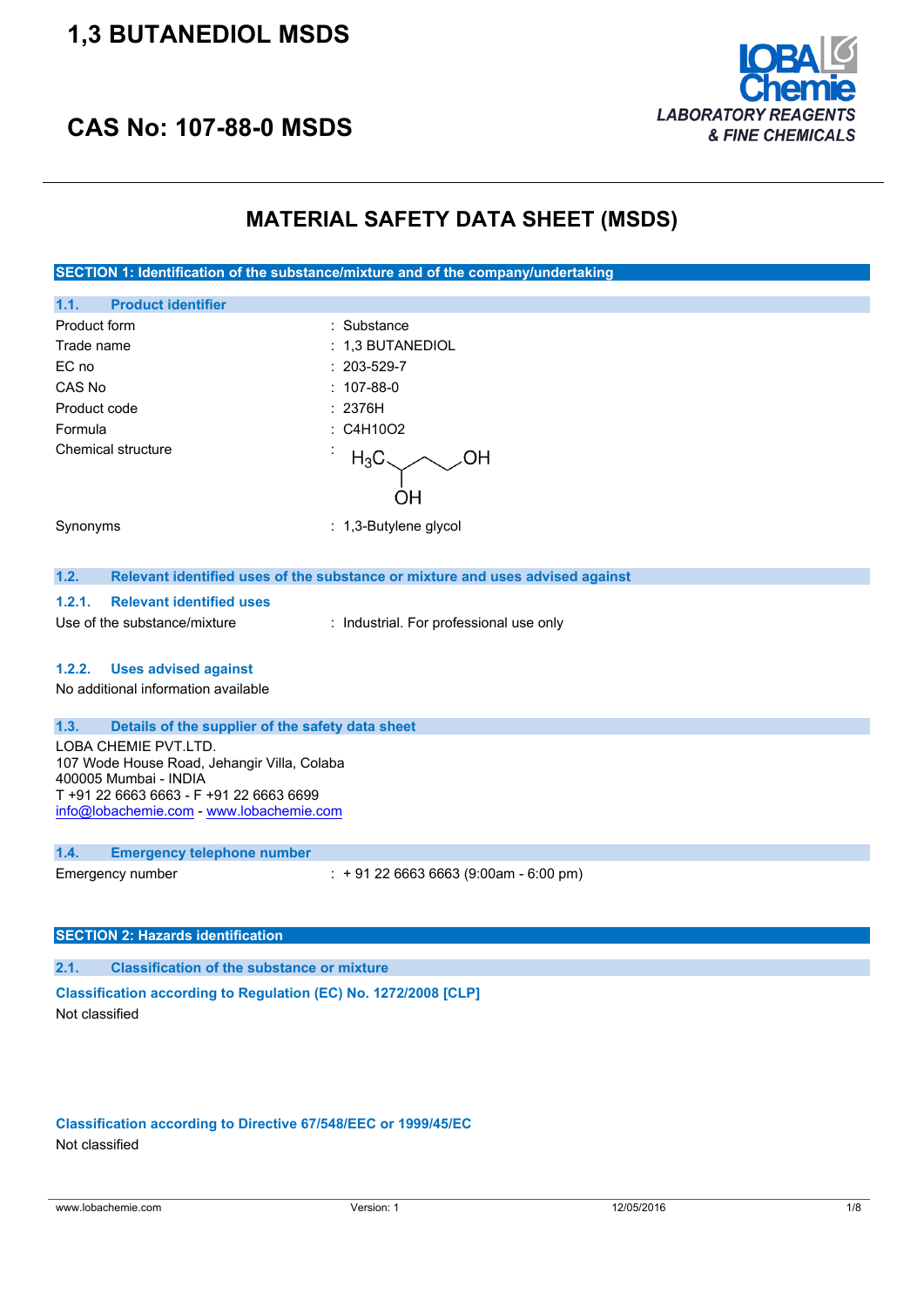### **Adverse physicochemical, human health and environmental effects**

No additional information available

### **2.2. Label elements**

**Labelling according** to Regulation (EC) No. 1272/2008 [CLP] No labelling applicable

### **2.3. Other hazards**

No additional information available

|        | <b>SECTION 3: Composition/information on ingredients</b> |                    |  |  |
|--------|----------------------------------------------------------|--------------------|--|--|
|        |                                                          |                    |  |  |
| 3.1.   | <b>Substance</b>                                         |                    |  |  |
| Name   |                                                          | $: 1.3$ BUTANEDIOL |  |  |
| CAS No |                                                          | : 107-88-0         |  |  |
| EC no  |                                                          | $: 203 - 529 - 7$  |  |  |

Full text of R- and H-phrases: see section 16

| 3.2.           | <b>Mixture</b> |  |  |  |
|----------------|----------------|--|--|--|
| Not applicable |                |  |  |  |

| <b>SECTION 4: First aid measures</b>                          |                                                                            |  |  |
|---------------------------------------------------------------|----------------------------------------------------------------------------|--|--|
|                                                               |                                                                            |  |  |
| 4.1.<br><b>Description of first aid measures</b>              |                                                                            |  |  |
| First-aid measures after inhalation                           | : Assure fresh air breathing. Allow the victim to rest.                    |  |  |
| First-aid measures after skin contact                         | : Wash with plenty of soap and water.                                      |  |  |
| First-aid measures after eye contact                          | : Rinse immediately with plenty of water.                                  |  |  |
| First-aid measures after ingestion                            | $:$ Rinse mouth.                                                           |  |  |
| 4.2.                                                          |                                                                            |  |  |
| Most important symptoms and effects, both acute and delayed   |                                                                            |  |  |
| No additional information available                           |                                                                            |  |  |
|                                                               |                                                                            |  |  |
| 4.3.                                                          | Indication of any immediate medical attention and special treatment needed |  |  |
| Treat symptomatically.                                        |                                                                            |  |  |
| <b>SECTION 5: Firefighting measures</b>                       |                                                                            |  |  |
|                                                               |                                                                            |  |  |
| 5.1.<br><b>Extinguishing media</b>                            |                                                                            |  |  |
| Suitable extinguishing media                                  | : Carbon dioxide. Dry powder. Foam. Water spray.                           |  |  |
| Unsuitable extinguishing media                                | : Do not use a heavy water stream.                                         |  |  |
| 5.2.<br>Special hazards arising from the substance or mixture |                                                                            |  |  |
| No additional information available                           |                                                                            |  |  |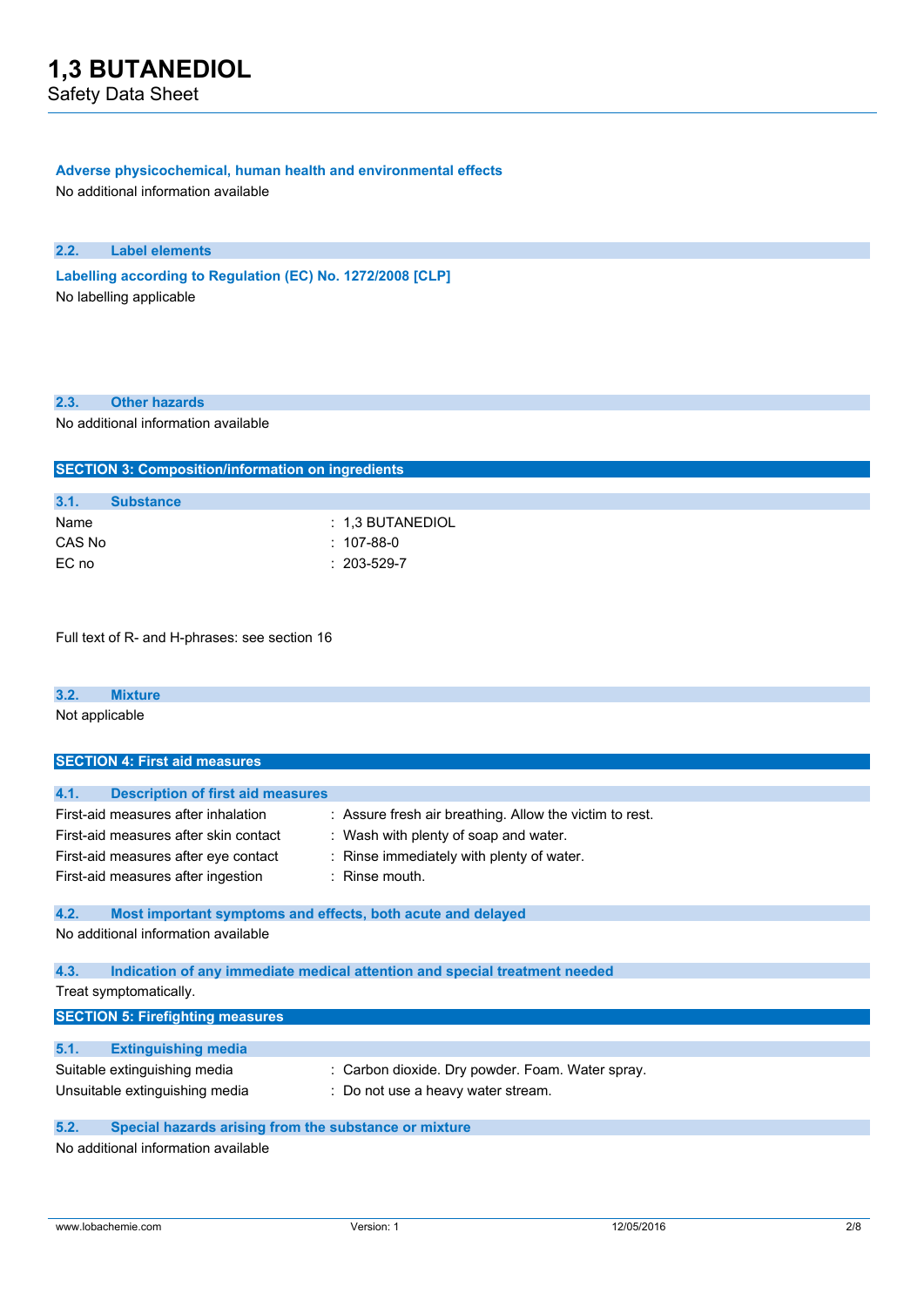Safety Data Sheet

| 5.3.   | <b>Advice for firefighters</b>                               |                                                                                                    |
|--------|--------------------------------------------------------------|----------------------------------------------------------------------------------------------------|
|        | Protection during firefighting                               | : Do not enter fire area without proper protective equipment, including respiratory<br>protection. |
|        | <b>SECTION 6: Accidental release measures</b>                |                                                                                                    |
| 6.1.   |                                                              | Personal precautions, protective equipment and emergency procedures                                |
|        |                                                              |                                                                                                    |
| 6.1.1. | For non-emergency personnel                                  |                                                                                                    |
|        | <b>Emergency procedures</b>                                  | : Evacuate unnecessary personnel.                                                                  |
| 6.1.2. | For emergency responders                                     |                                                                                                    |
|        | Protective equipment                                         | : Use personal protective equipment as required.                                                   |
| 6.2.   | <b>Environmental precautions</b>                             |                                                                                                    |
|        | Avoid release to the environment.                            |                                                                                                    |
| 6.3.   | Methods and material for containment and cleaning up         |                                                                                                    |
|        | Methods for cleaning up                                      | : Collect spillage. On land, sweep or shovel into suitable containers.                             |
| 6.4.   | <b>Reference to other sections</b>                           |                                                                                                    |
|        | No additional information available                          |                                                                                                    |
|        | <b>SECTION 7: Handling and storage</b>                       |                                                                                                    |
| 7.1.   | <b>Precautions for safe handling</b>                         |                                                                                                    |
|        | Precautions for safe handling                                | : Avoid contact with skin and eyes. Do not breathe vapours.                                        |
| 7.2.   | Conditions for safe storage, including any incompatibilities |                                                                                                    |
|        | Storage conditions                                           | : Store in a well-ventilated place. Keep container tightly closed.                                 |
| 7.3.   | <b>Specific end use(s)</b>                                   |                                                                                                    |
|        | No additional information available                          |                                                                                                    |
|        | <b>SECTION 8: Exposure controls/personal protection</b>      |                                                                                                    |
| 8.1.   | <b>Control parameters</b>                                    |                                                                                                    |
|        | No additional information available                          |                                                                                                    |

| <b>Exposure controls</b><br>8.2.                   |                                                       |            |     |
|----------------------------------------------------|-------------------------------------------------------|------------|-----|
| Hand protection                                    | : Protective gloves                                   |            |     |
| Eye protection                                     | : Chemical goggles or safety glasses                  |            |     |
| Skin and body protection                           | : Wear suitable protective clothing                   |            |     |
| Respiratory protection                             | : Wear respiratory protection                         |            |     |
| <b>SECTION 9: Physical and chemical properties</b> |                                                       |            |     |
| 9.1.                                               | Information on basic physical and chemical properties |            |     |
| Physical state                                     | $:$ Liquid                                            |            |     |
| Colour                                             | : Clear Colorless.                                    |            |     |
| Odour                                              | : No data available                                   |            |     |
| www.lobachemie.com                                 | Version: 1                                            | 12/05/2016 | 3/8 |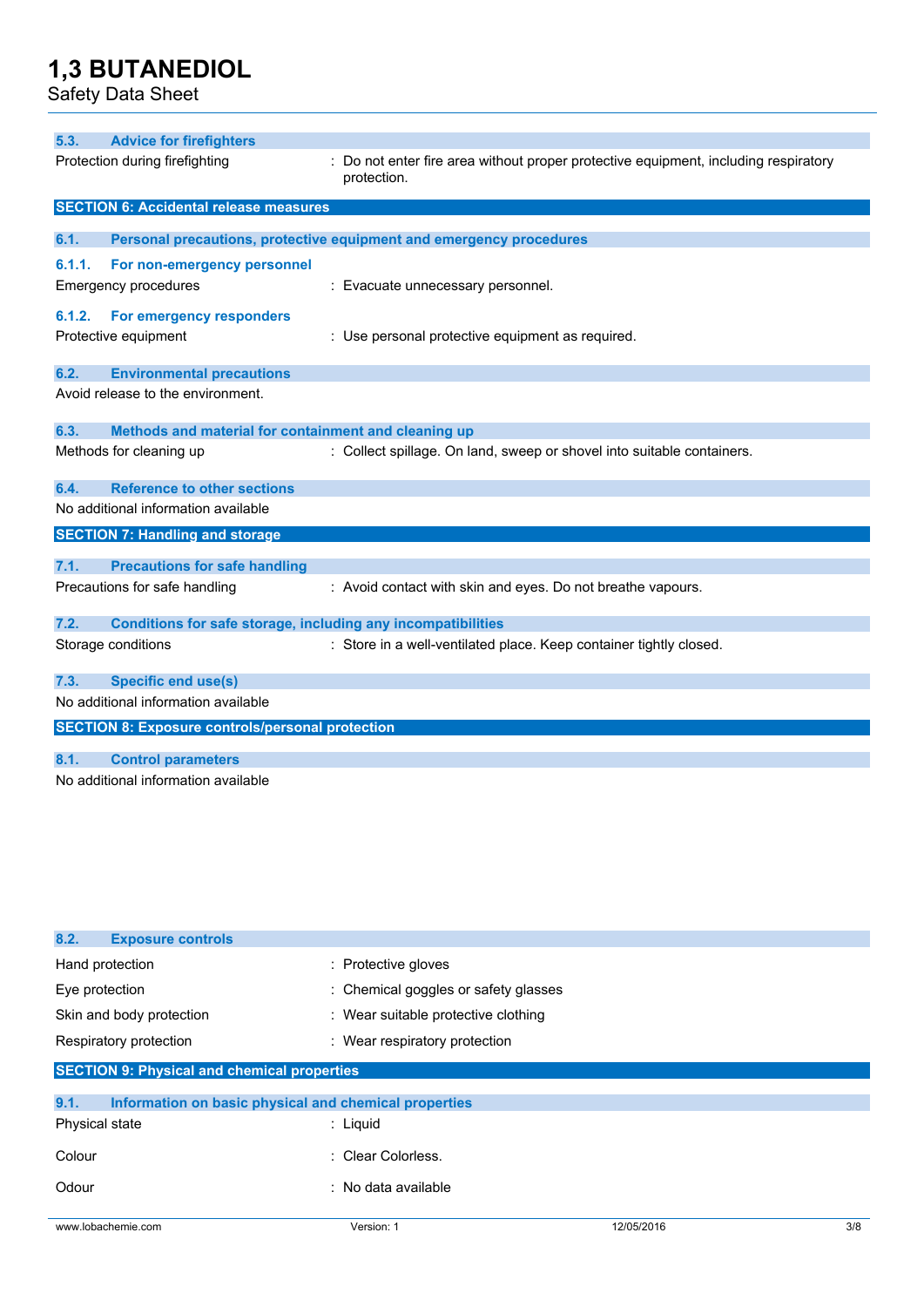### Safety Data Sheet

| Odour threshold                                                         | : No data available                           |
|-------------------------------------------------------------------------|-----------------------------------------------|
| pH                                                                      | : $6 - 7$ at 20 °C                            |
| Relative evaporation rate (butylacetate=1) : No data available          |                                               |
| Melting point                                                           | : No data available                           |
| Freezing point                                                          | : No data available                           |
| Boiling point                                                           | : 203 - 204 $^{\circ}$ C                      |
| Flash point                                                             | : $108 °C$                                    |
| Auto-ignition temperature                                               | : 394 °C                                      |
| Decomposition temperature                                               | : No data available                           |
| Flammability (solid, gas)                                               | : No data available                           |
| Vapour pressure                                                         | : 0.08 hPa at 20 °C                           |
| Relative vapour density at 20 °C                                        | : 3.11                                        |
| Relative density                                                        | : No data available                           |
| Density<br>Solubility                                                   | 1.005 $g/cm^{3}$<br>: Water: Soluble in water |
| Log Pow                                                                 | $: -0.29$                                     |
| Viscosity, kinematic                                                    | : No data available                           |
| Viscosity, dynamic                                                      | : No data available                           |
| Explosive properties                                                    | : No data available                           |
| Oxidising properties                                                    | : No data available                           |
| <b>Explosive limits</b>                                                 | : ≥ 0.019 vol %                               |
| <b>Other information</b><br>9.2.<br>No additional information available |                                               |
| <b>SECTION 10: Stability and reactivity</b>                             |                                               |
| 10.1.<br><b>Reactivity</b><br>No additional information available       |                                               |
| 10.2.<br><b>Chemical stability</b>                                      |                                               |
| Stable under normal conditions.                                         |                                               |
| 10.3.<br><b>Possibility of hazardous reactions</b>                      |                                               |
| No additional information available                                     |                                               |
| <b>Conditions to avoid</b><br>10.4.                                     |                                               |
| No additional information available                                     |                                               |

**10.5. Incompatible materials**

No additional information available

### **10.6. Hazardous decomposition products**

No additional information available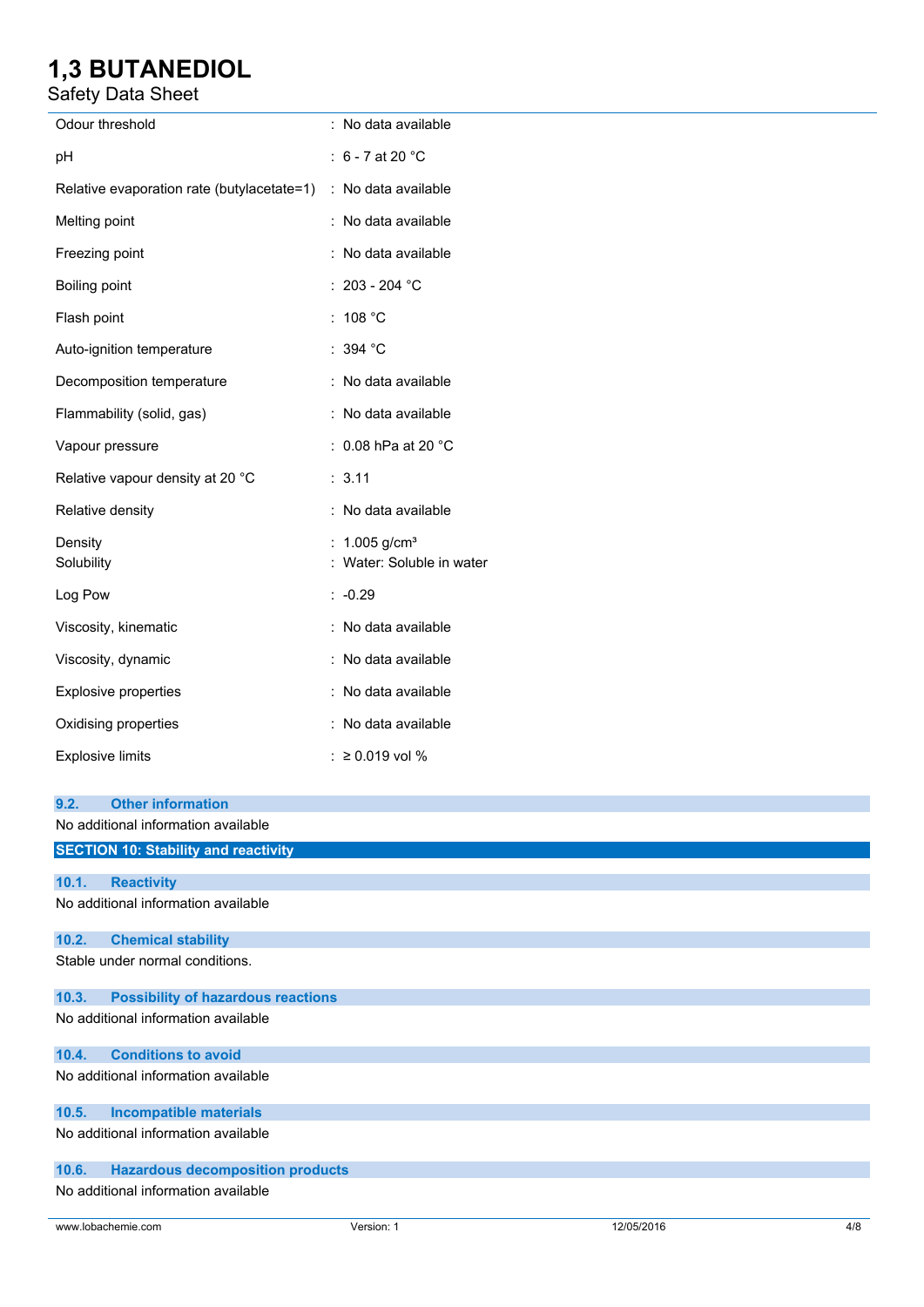Safety Data Sheet

### **SECTION 11: Toxicological information 11.1. Information on toxicological effects** Acute toxicity : Not classified Skin corrosion/irritation : Not classified pH: 6 - 7 at 20 °C Serious eye damage/irritation : Not classified pH: 6 - 7 at 20 °C Respiratory or skin sensitisation : Not classified Germ cell mutagenicity **in the CE and CE and CE and CE and CE and CE and CE and CE and CE and CE and CE and CE and CE and CE and CE and CE and CE and CE and CE and CE and CE and CE and CE and CE and CE and CE and CE and CE** Carcinogenicity **Carcinogenicity** : Not classified Reproductive toxicity **in the COV** Reproductive toxicity **in the COV** : Not classified Specific target organ toxicity (single exposure) : Not classified Specific target organ toxicity (repeated exposure) : Not classified Aspiration hazard : Not classified

| <b>SECTION 12: Ecological information</b> |  |  |  |
|-------------------------------------------|--|--|--|
|                                           |  |  |  |
|                                           |  |  |  |
| 12.1. Toxicity                            |  |  |  |
| No additional information available       |  |  |  |
|                                           |  |  |  |
|                                           |  |  |  |
|                                           |  |  |  |
|                                           |  |  |  |

### **12.2. Persistence and degradability**

No additional information available

| 12.3.   | <b>Bioaccumulative potential</b> |         |
|---------|----------------------------------|---------|
|         | 1,3 BUTANEDIOL (107-88-0)        |         |
| Log Pow |                                  | $-0.29$ |
|         |                                  |         |

### **12.4. Mobility in soil**

No additional information available

### **12.5. Results of PBT and vPvB assessment**

No additional information available

| 12.6.<br>Other adverse effects      |            |            |     |
|-------------------------------------|------------|------------|-----|
| No additional information available |            |            |     |
| www.lobachemie.com                  | Version: 1 | 12/05/2016 | 5/8 |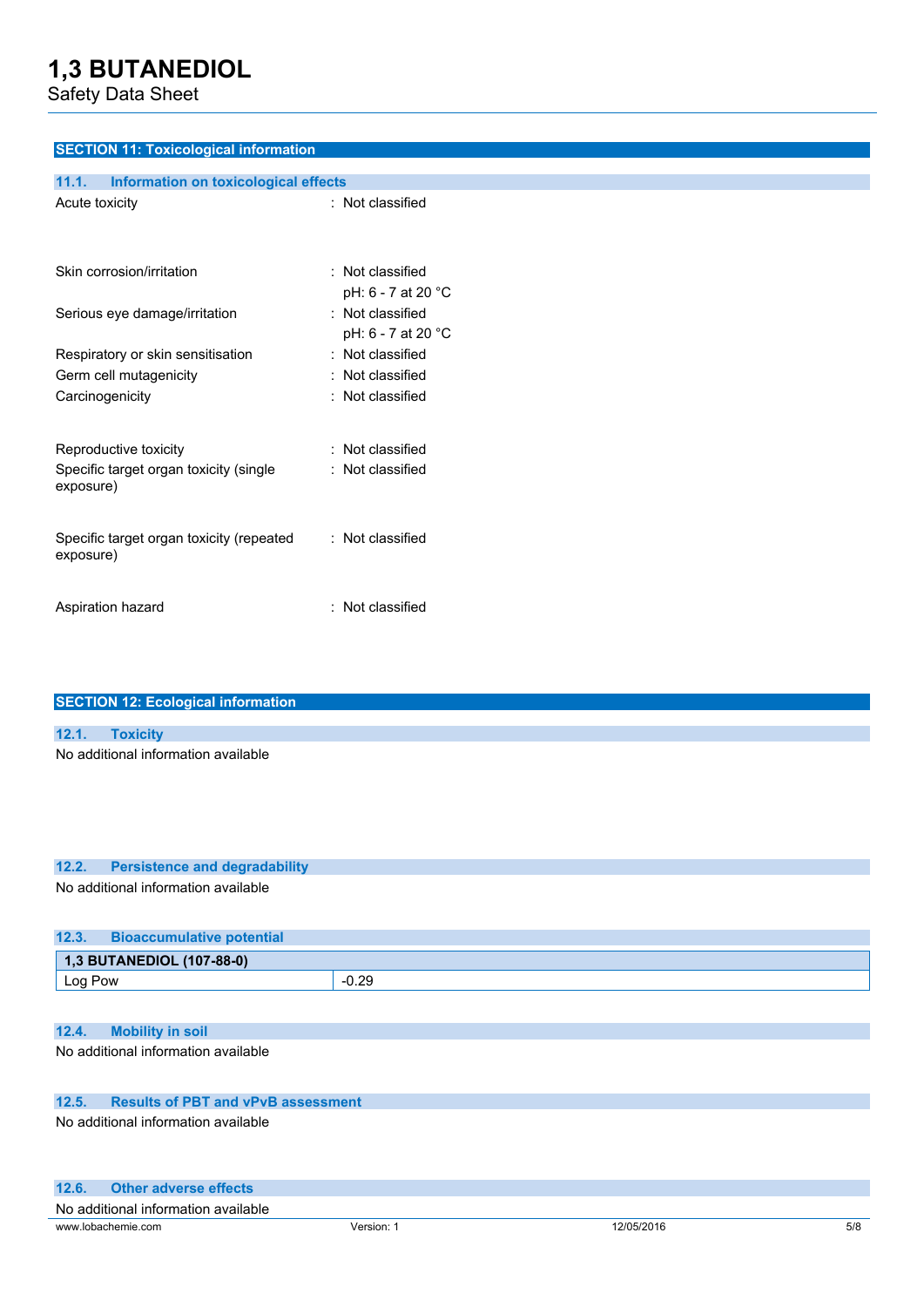Safety Data Sheet

**SECTION 13: Disposal considerations**

**13.1. Waste treatment methods** No additional information available

**SECTION 14: Transport information**

In accordance with ADR / RID / IMDG / IATA / ADN

| <b>UN number</b><br>14.1.                  |                                        |
|--------------------------------------------|----------------------------------------|
| UN-No. (ADR)                               | Not applicable                         |
| UN-No. (IMDG)                              | Not applicable                         |
| UN-No.(IATA)                               | Not applicable                         |
| UN-No.(ADN)                                | Not applicable                         |
| UN-No. (RID)                               | Not applicable                         |
| 14.2.<br><b>UN proper shipping name</b>    |                                        |
| Proper Shipping Name (ADR)                 | : Not applicable                       |
| Proper Shipping Name (IMDG)                | : Not applicable                       |
| Proper Shipping Name (IATA)                | Not applicable                         |
| Proper Shipping Name (ADN)                 | : Not applicable                       |
| Proper Shipping Name (RID)                 | : Not applicable                       |
| 14.3.<br><b>Transport hazard class(es)</b> |                                        |
| <b>ADR</b>                                 |                                        |
| Transport hazard class(es) (ADR)           | : Not applicable                       |
| <b>IMDG</b>                                |                                        |
| Transport hazard class(es) (IMDG)          | : Not applicable                       |
| <b>IATA</b>                                |                                        |
| Transport hazard class(es) (IATA)          | : Not applicable                       |
| <b>ADN</b>                                 |                                        |
| Transport hazard class(es) (ADN)           | : Not applicable                       |
| <b>RID</b>                                 |                                        |
| Transport hazard class(es) (RID)           | : Not applicable                       |
| <b>Packing group</b><br>14.4.              |                                        |
| Packing group (ADR)                        | : Not applicable                       |
| Packing group (IMDG)                       | Not applicable                         |
| Packing group (IATA)                       | : Not applicable                       |
| Packing group (ADN)                        | Not applicable                         |
| Packing group (RID)                        | : Not applicable                       |
| 14.5.<br><b>Environmental hazards</b>      |                                        |
| Dangerous for the environment              | : No                                   |
| Marine pollutant                           | No                                     |
| Other information                          | No supplementary information available |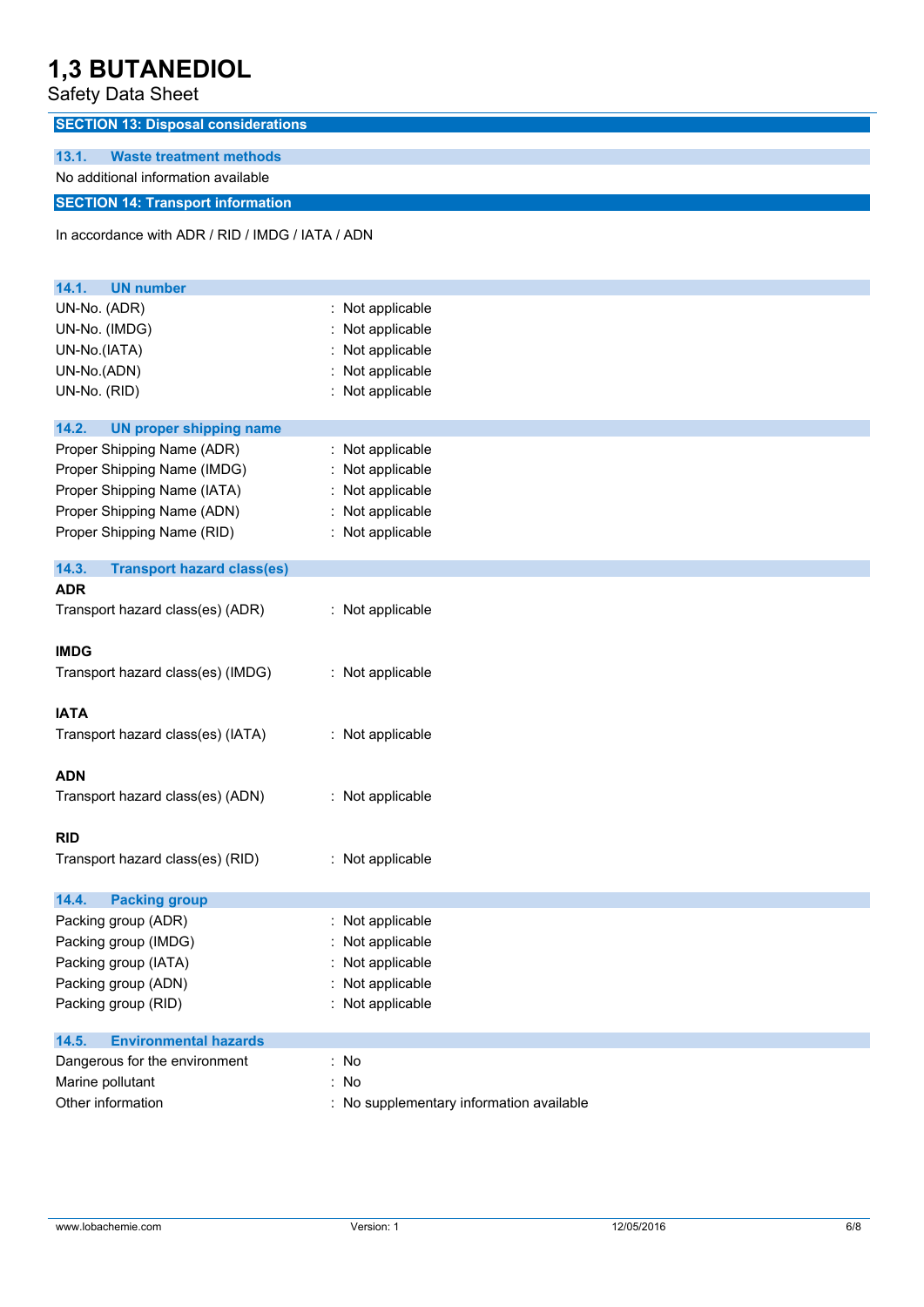Safety Data Sheet

**14.6. Special precautions for user**

**- Overland transport**

No data available

**- Transport by sea** No data available

**- Air transport** No data available

**- Inland waterway transport**

No data available

**- Rail transport** No data available

**14.7. Transport in bulk according to Annex II of MARPOL 73/78 and the IBC Code**

Not applicable

**SECTION 15: Regulatory information**

**15.1. Safety, health and environmental regulations/legislation specific for the substance or mixture**

#### **15.1.1. EU-Regulations**

No REACH Annex XVII restrictions

1,3 BUTANEDIOL is not on the REACH Candidate List

1,3 BUTANEDIOL is not on the REACH Annex XIV List

#### **15.1.2. National regulations**

#### **Germany**

| AwSV/VwVwS Annex reference                                                     | : Water hazard class (WGK) 1, slightly hazardous to water (Classification according to<br>VwVwS, Annex 3; WGK No 5307) |
|--------------------------------------------------------------------------------|------------------------------------------------------------------------------------------------------------------------|
| 12th Ordinance Implementing the Federal<br>Immission Control Act - 12. BlmSchV | : Is not subject of the 12. BlmSchV (Hazardous Incident Ordinance)                                                     |

**15.2. Chemical safety assessment** No additional information available

**SECTION 16: Other information**